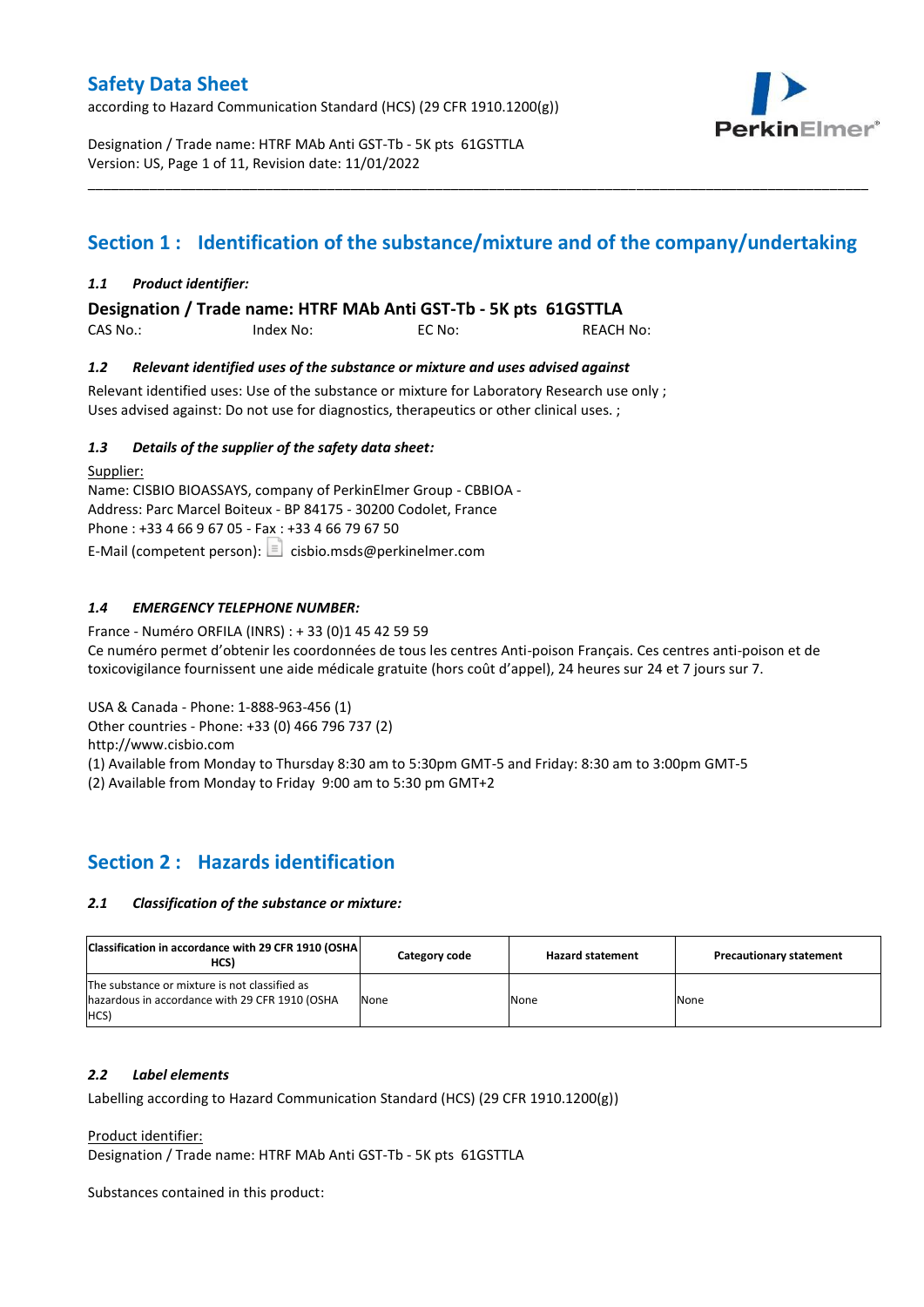according to Hazard Communication Standard (HCS) (29 CFR 1910.1200(g))

Designation / Trade name: HTRF MAb Anti GST-Tb - 5K pts 61GSTTLA Version: US, Page 2 of 11, Revision date: 11/01/2022



Hazard pictograms

Signal word:

Hazard and precautionary statements:

#### *2.3 Other hazards*

The mixture does not contain substances classified as 'Substances of Very High Concern' (SVHC) >= 0.1% published by the European CHemicals Agency (ECHA) under article 57 of REACH. The mixture satisfies neither the PBT nor the vPvB criteria for mixtures in accordance with annexe XIII of the REACH regulations EC 1907/2006. ;

\_\_\_\_\_\_\_\_\_\_\_\_\_\_\_\_\_\_\_\_\_\_\_\_\_\_\_\_\_\_\_\_\_\_\_\_\_\_\_\_\_\_\_\_\_\_\_\_\_\_\_\_\_\_\_\_\_\_\_\_\_\_\_\_\_\_\_\_\_\_\_\_\_\_\_\_\_\_\_\_\_\_\_\_\_\_\_\_\_\_\_\_\_\_\_\_\_\_\_\_\_

Adverse human health effects: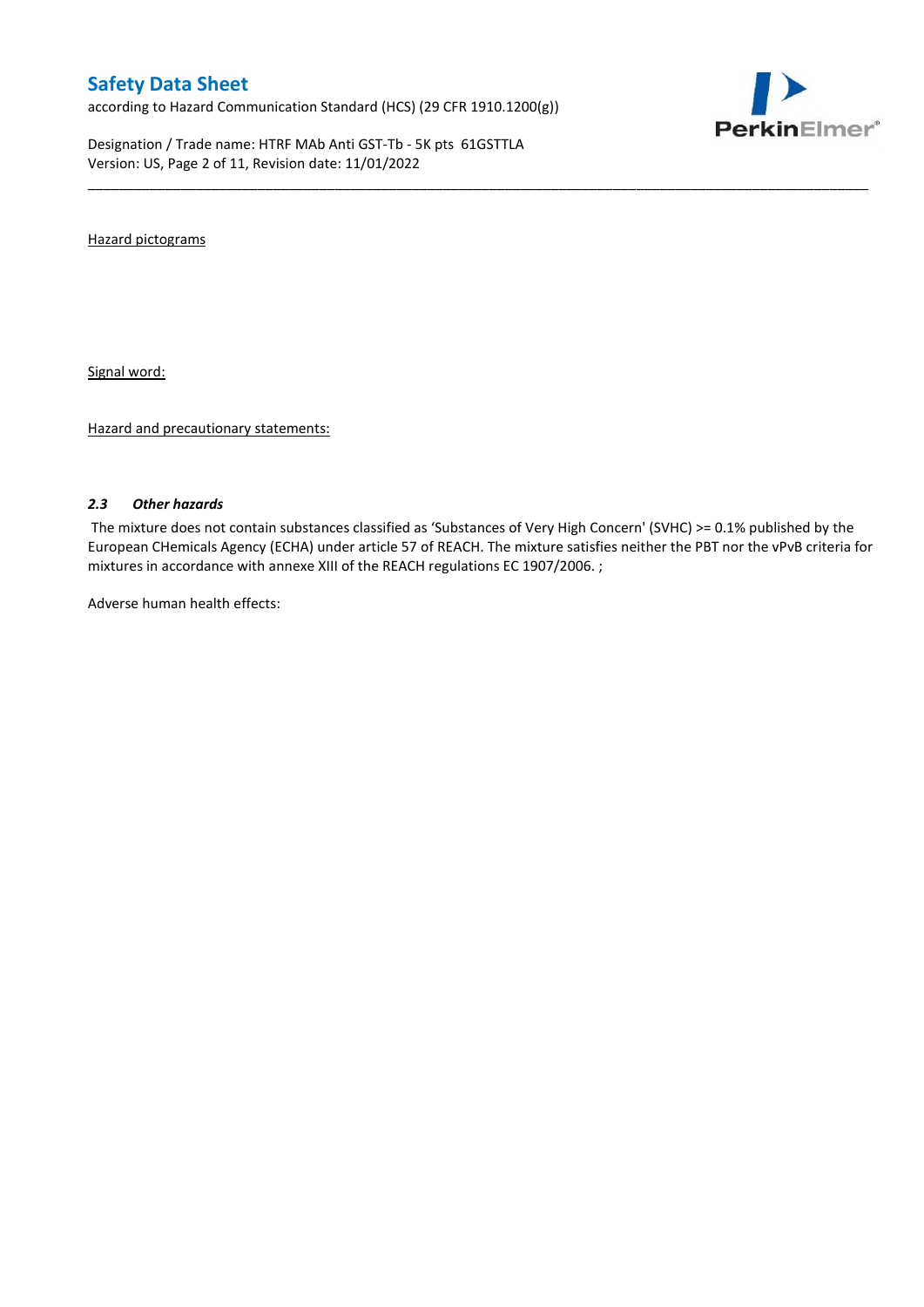according to Hazard Communication Standard (HCS) (29 CFR 1910.1200(g))



Designation / Trade name: HTRF MAb Anti GST-Tb - 5K pts 61GSTTLA Version: US, Page 3 of 11, Revision date: 11/01/2022

## **Section 3 : Composition/information on ingredients**

### *3.2 Mixtures*

Hazardous ingredients:

This mixture does not contain any hazardous substances at the concentration limits given in Regulation (EC) No. 1272/2008 and OSHA Hazard Communication Standard 29 CFR 1910.1200.

\_\_\_\_\_\_\_\_\_\_\_\_\_\_\_\_\_\_\_\_\_\_\_\_\_\_\_\_\_\_\_\_\_\_\_\_\_\_\_\_\_\_\_\_\_\_\_\_\_\_\_\_\_\_\_\_\_\_\_\_\_\_\_\_\_\_\_\_\_\_\_\_\_\_\_\_\_\_\_\_\_\_\_\_\_\_\_\_\_\_\_\_\_\_\_\_\_\_\_\_\_

Additional information:

Full text of H- and EUH-phrases: see SECTION 16.

### **Section 4 : First aid measures**

#### *4.1 Description of first aid measures*

**General information**: Do not leave affected person unattended. ; Remove affected person from the danger area and lay down. ;

**Following inhalation**: In case of respiratory tract irritation, consult a physician. ; Provide fresh air. ;

**Following skin contact**:After contact with skin, wash immediately with water ; Remove contaminated clothing ;

**Following eye contact**: After contact with the eyes, rinse with water with the eyelids open for a sufficient length of time, then consult an ophthalmologist immediately. ;

**Following ingestion**: Do NOT induce vomiting. ; Give nothing to eat or drink. ; If accidentally swallowed rinse the mouth with plenty of water (only if the person is conscious) and obtain immediate medical attention. ; **Self-protection of the first aider**:

#### *4.2 Most important symptoms and effects, both acute and delayed*

Symptoms: No known symptoms to date. ; Effects:

### *4.3 Indication of any immediate medical attention and special treatment needed*

Notes for the doctor:

## **Section 5 : Firefighting measures**

#### *5.1 Extinguishing media:*

Suitable extinguishing media: This product is not flammable. Use extinguishing agent suitable for type of surrounding fire ;

#### *5.2 Special hazards arising from the substance or mixture*

Hazardous combustion products: /

### *5.3 Advice for fire-fighters*

Wear Protective clothing. ; Additional information: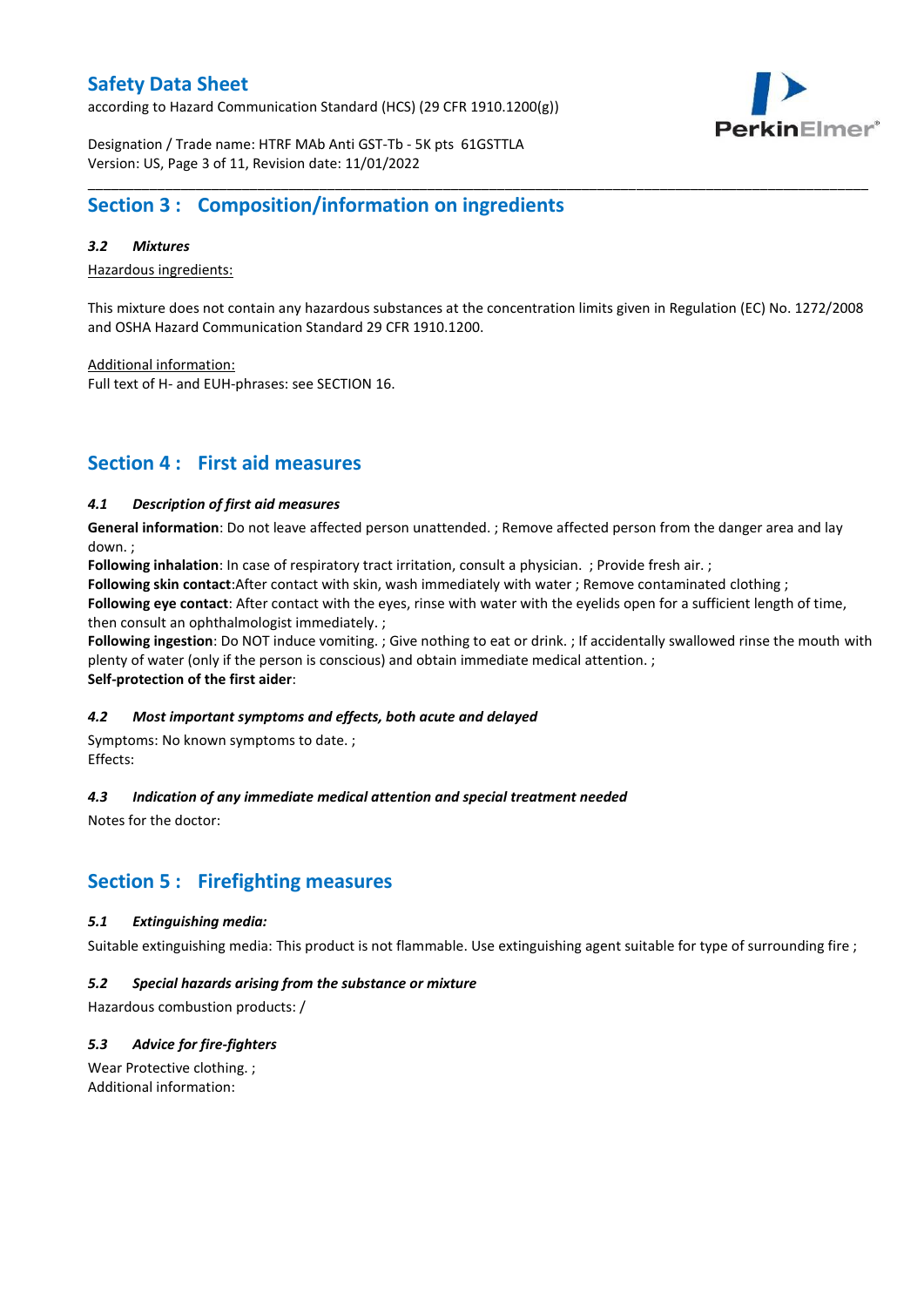according to Hazard Communication Standard (HCS) (29 CFR 1910.1200(g))



Designation / Trade name: HTRF MAb Anti GST-Tb - 5K pts 61GSTTLA Version: US, Page 4 of 11, Revision date: 11/01/2022

## **Section 6 : Accidental release measures**

### *6.1 Personal precautions, protective equipment and emergency procedures*

Emergency procedures: Provide adequate ventilation. ; Emergency procedures: Remove persons to safety. ; Personal precautions: Use personal protection equipment (see section 8). ;

\_\_\_\_\_\_\_\_\_\_\_\_\_\_\_\_\_\_\_\_\_\_\_\_\_\_\_\_\_\_\_\_\_\_\_\_\_\_\_\_\_\_\_\_\_\_\_\_\_\_\_\_\_\_\_\_\_\_\_\_\_\_\_\_\_\_\_\_\_\_\_\_\_\_\_\_\_\_\_\_\_\_\_\_\_\_\_\_\_\_\_\_\_\_\_\_\_\_\_\_\_

### *6.2 Environmental precautions*

Do not allow to enter into surface water or drains. ; Ensure all waste water is collected and treated via a waste water treatment plant. ;

#### *6.3 Methods and material for containment and cleaning up*

For cleaning up: Suitable material for taking up: Absorbing material, organic ; Other information:

### *6.4 Reference to other sections*

Additional information:

## **Section 7 : Handling and storage**

### *7.1 Precautions for safe handling*

#### Protective measures:

Advice on safe handling: Avoid contact with skin, eyes and clothes. ; Avoid: Eye contact ; Avoid: Generation/formation of aerosols ; Avoid: Skin contact ; Avoid: inhalation ; In the immediate working surroundings there must be: Emergency shower installed ; In the immediate working surroundings there must be: Provide eye shower and label its location conspicuously; Wash contaminated clothing immediately. ;

Fire preventions:

Do not eat, drink or smoke in areas where reagents are handled. ; Do not pipet by mouth ; Wear suitable one-way gloves at work ;

Advice on general occupational hygiene : Handle in accordance with good industrial hygiene and safety practice ; Observe technical data sheet. ; Remove contaminated, saturated clothing. ; Wash hands before breaks and after work. ;

### *7.2 Conditions for safe storage, including any incompatibilities*

Requirements for storage rooms and vessels: Keep container tightly closed. ; Keep-store only in original container or in properly labeled containers ; Hints on storage assembly: Materials to avoid:

Further information on storage conditions:

### *7.3 Specific end uses:*

Recommendations on specific end uses: Observe technical data sheet. ;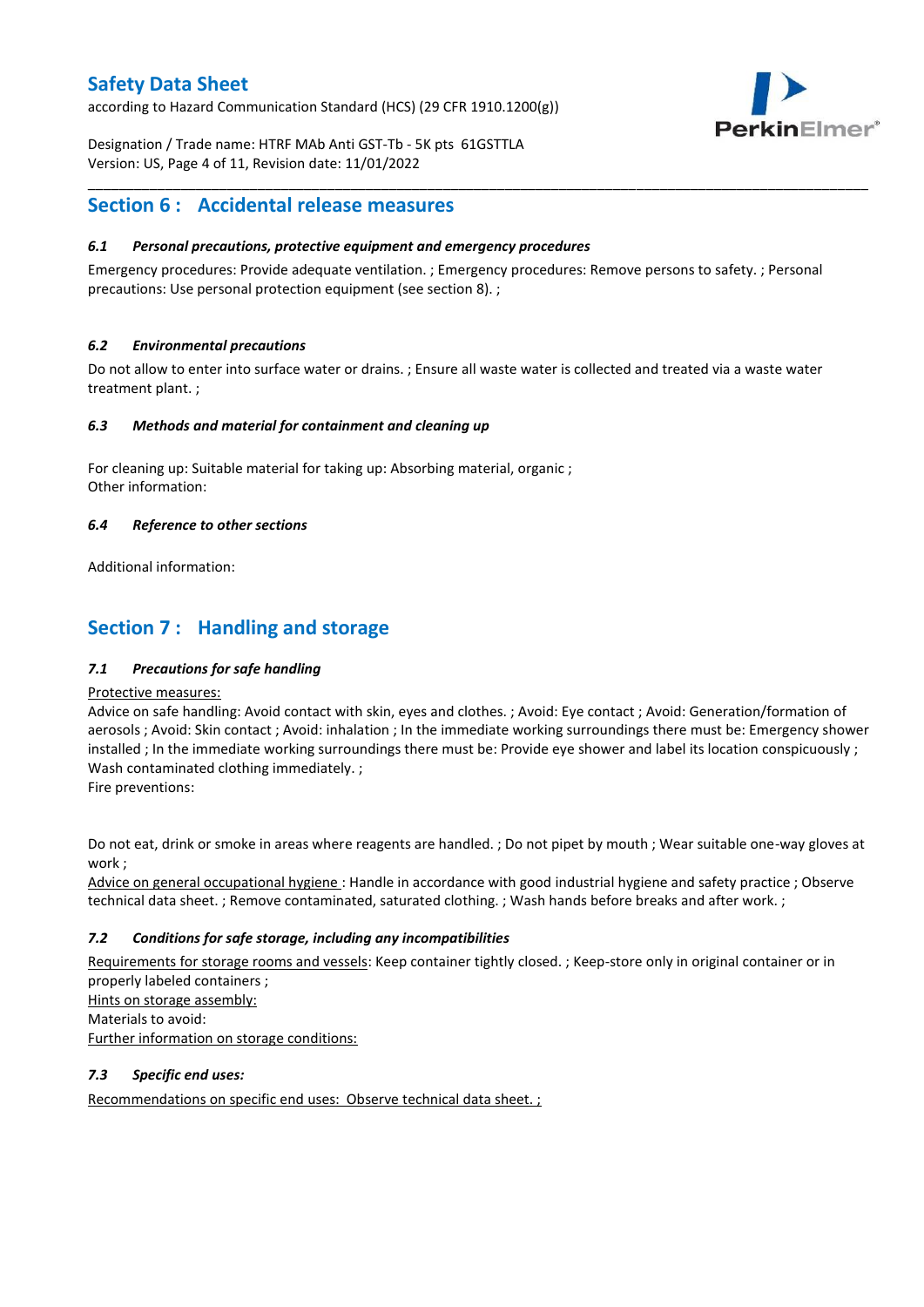according to Hazard Communication Standard (HCS) (29 CFR 1910.1200(g))



Designation / Trade name: HTRF MAb Anti GST-Tb - 5K pts 61GSTTLA Version: US, Page 5 of 11, Revision date: 11/01/2022

# **Section 8 : Exposure controls/personal protection**

### *8.1 Control parameters*

Preliminary remark:

- 8.1.1 Occupational exposure limits:
	- OSHA (USA)

### 8.1.2 DNEL/PNEC-values:

- DNEL worker
- DNEL consumer
- PNEC

#### *8.2 Exposure controls*

8.2.1 Appropriate engineering controls:

Technical measures and appropriate working operations should be given priority over the use of personal protective equipment. See section 7

\_\_\_\_\_\_\_\_\_\_\_\_\_\_\_\_\_\_\_\_\_\_\_\_\_\_\_\_\_\_\_\_\_\_\_\_\_\_\_\_\_\_\_\_\_\_\_\_\_\_\_\_\_\_\_\_\_\_\_\_\_\_\_\_\_\_\_\_\_\_\_\_\_\_\_\_\_\_\_\_\_\_\_\_\_\_\_\_\_\_\_\_\_\_\_\_\_\_\_\_\_

8.2.2 Personal protective equipment:

Eye / Face protection: Safety glasses with side-shields ;

Skin protection: Gloves ; Laboratory coats ;

Respiratory protection:Ensure adequate ventilation ;

Thermal hazards:

8.2.3 Environmental exposure controls:

Consumer exposure control

Measures related to consumer uses of the substance (as such or in mixtures): Measures related to the service life of the substance in articles:

# **Section 9 : Physical and chemical properties**

### *9.1 Information on basic physical and chemical properties*

**A**ppearance

| <u>Appearance</u>     |       |  |  |  |  |
|-----------------------|-------|--|--|--|--|
| Physical state        | Solid |  |  |  |  |
| Colour                | White |  |  |  |  |
| Odour                 |       |  |  |  |  |
| Odour threshold (ppm) |       |  |  |  |  |

|                    | Value | Concentration<br>(mol/L) | Method | Temperature (°C) Pressure (kPa) | Remark |
|--------------------|-------|--------------------------|--------|---------------------------------|--------|
| pН                 |       |                          |        |                                 |        |
| Melting point (°C) |       |                          |        |                                 |        |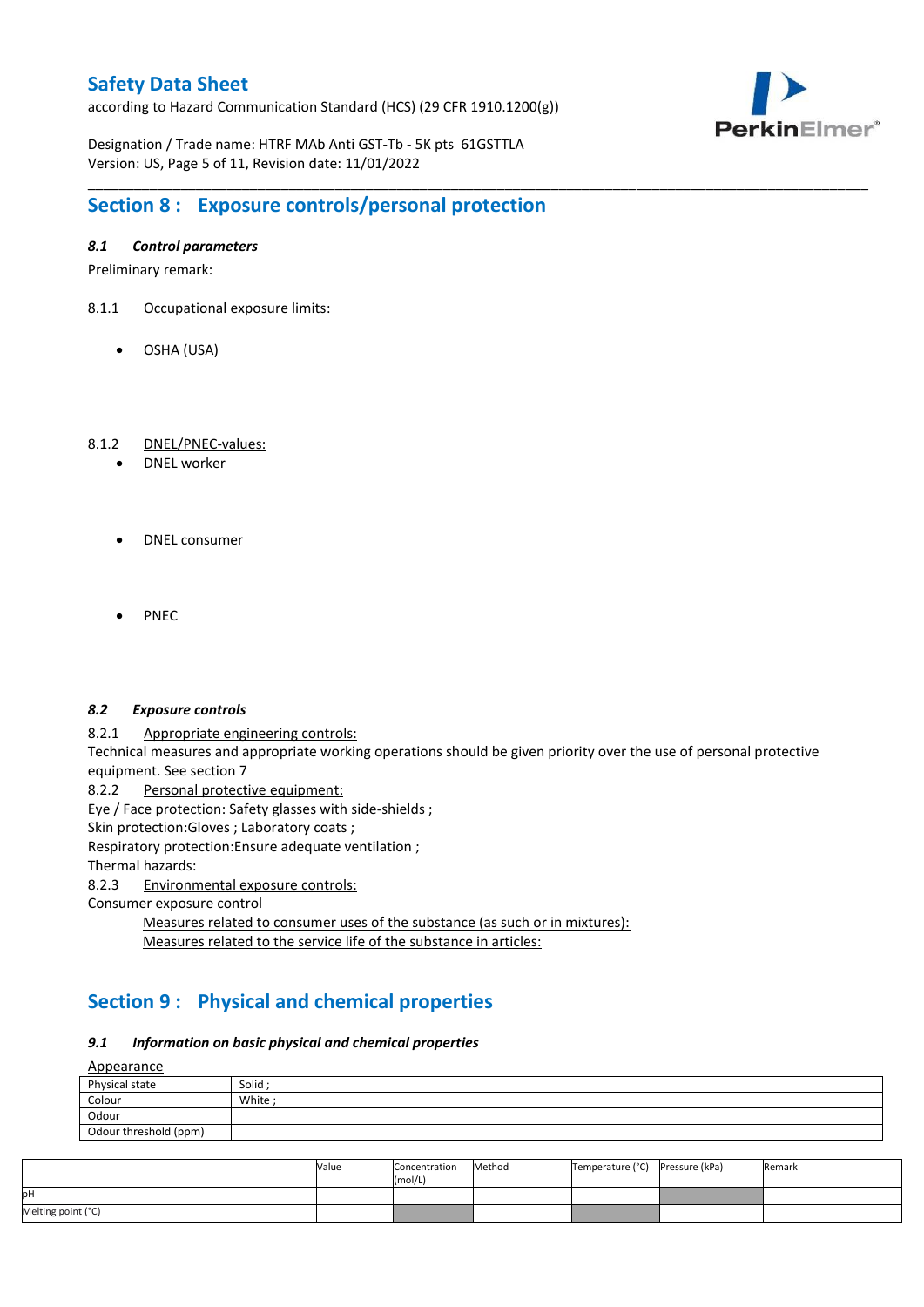according to Hazard Communication Standard (HCS) (29 CFR 1910.1200(g))



Designation / Trade name: HTRF MAb Anti GST-Tb - 5K pts 61GSTTLA Version: US, Page 6 of 11, Revision date: 11/01/2022

| Freezing point (°C)                                         |                                           |                                       |  |  |  |
|-------------------------------------------------------------|-------------------------------------------|---------------------------------------|--|--|--|
| Initial boiling point/boiling range (°C)                    |                                           |                                       |  |  |  |
| Flash point (°C)                                            |                                           |                                       |  |  |  |
| Evaporation rate (kg/m <sup>2</sup> /h)                     |                                           |                                       |  |  |  |
| Flammability (type : ) (%)                                  |                                           |                                       |  |  |  |
| Upper/lower<br>flammability or explosive<br>limits          |                                           | Upper explosive limit<br>(%)          |  |  |  |
|                                                             |                                           | Lower explosive limit (%)             |  |  |  |
| Vapour pressure (kPa)                                       |                                           |                                       |  |  |  |
| Vapour density (g/cm <sup>3</sup> )                         |                                           |                                       |  |  |  |
|                                                             |                                           | Density (g/cm <sup>3</sup> )          |  |  |  |
| Densities                                                   |                                           | Relative density (g/cm <sup>3</sup> ) |  |  |  |
|                                                             |                                           | Bulk density (g/cm <sup>3</sup> )     |  |  |  |
|                                                             |                                           | Critical density (g/cm <sup>3</sup> ) |  |  |  |
| Solubility (Type: ) (g/L)                                   |                                           |                                       |  |  |  |
| Partition coefficient (log Pow)<br>n-octanol/water at pH :  |                                           |                                       |  |  |  |
| Auto-ignition temperature (°C)                              |                                           |                                       |  |  |  |
| Decomposition temperature (°C)<br>Decomposition energy : kJ |                                           |                                       |  |  |  |
| Viscosity                                                   |                                           | Viscosity, dynamic (poiseuille)       |  |  |  |
|                                                             | Viscosity, cinematic (cm <sup>3</sup> /s) |                                       |  |  |  |
|                                                             |                                           | Explosive properties                  |  |  |  |
|                                                             |                                           | Oxidising properties                  |  |  |  |

### *9.2 Other information:*

No other relevant data available

# **Section 10 : Stability and reactivity**

#### *10.1 Reactivity*

This material is considered to be non-reactive under normal use conditions. ;

#### *10.2 Chemical stability*

- *10.3 Possibility of hazardous reactions*
- *10.4 Conditions to avoid:*

#### *10.5 Incompatible materials:*

### *10.6 Hazardous decomposition products:*

Does not decompose when used for intended uses. ; Thermal decomposition can lead to the escape of irritating gases and vapors. ;

### **Section 11 : Toxicological information**

Toxicokinetics, metabolism and distribution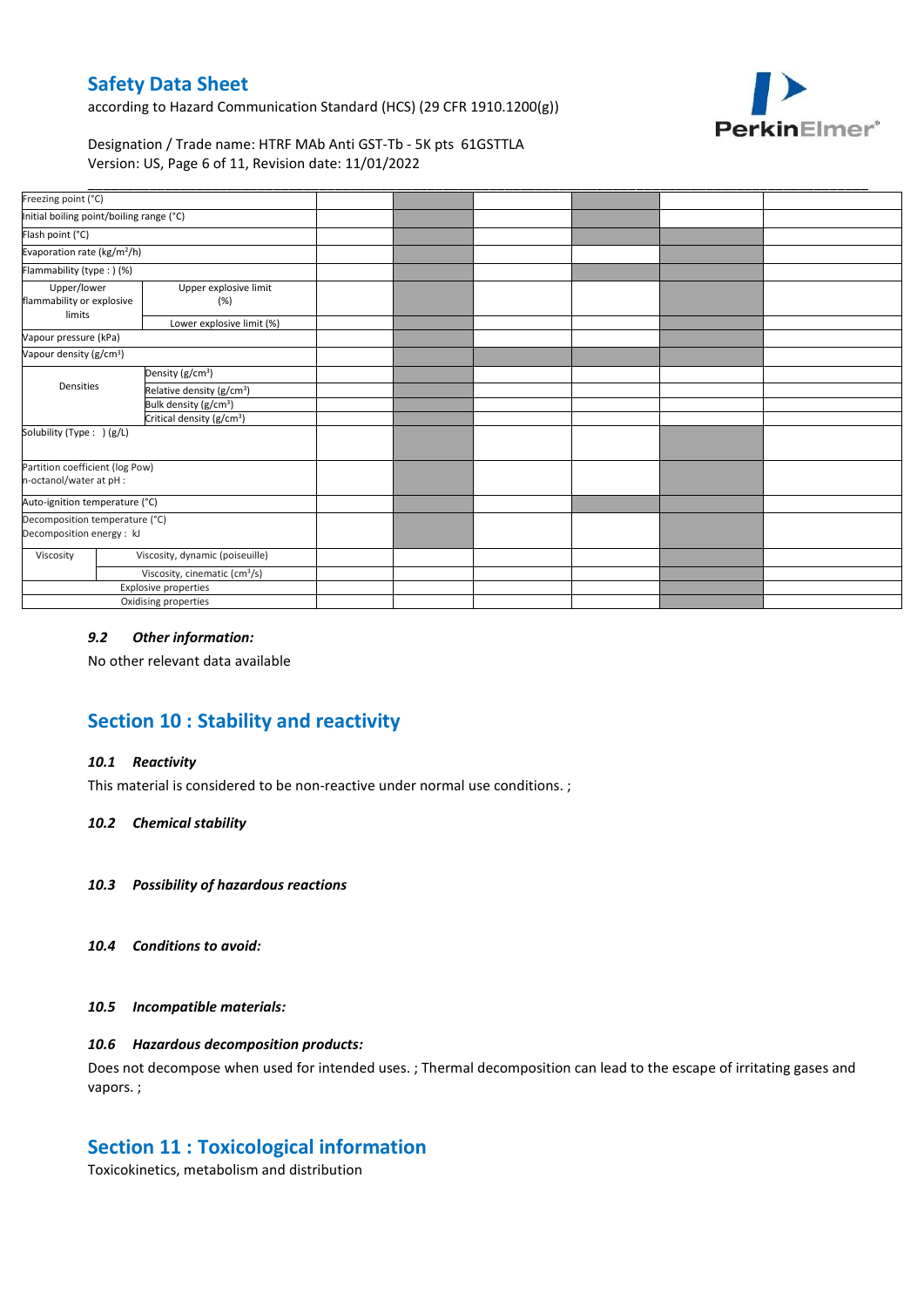according to Hazard Communication Standard (HCS) (29 CFR 1910.1200(g))

\_\_\_\_\_\_\_\_\_\_\_\_\_\_\_\_\_\_\_\_\_\_\_\_\_\_\_\_\_\_\_\_\_\_\_\_\_\_\_\_\_\_\_\_\_\_\_\_\_\_\_\_\_\_\_\_\_\_\_\_\_\_\_\_\_\_\_\_\_\_\_\_\_\_\_\_\_\_\_\_\_\_\_\_\_\_\_\_\_\_\_\_\_\_\_\_\_\_\_\_\_

PerkinElmer®

Designation / Trade name: HTRF MAb Anti GST-Tb - 5K pts 61GSTTLA Version: US, Page 7 of 11, Revision date: 11/01/2022

### *11.1 Information on toxicological effects*

Substances

**Acute toxicity**

Animal data: Acute oral toxicity:

Acute dermal toxicity:

Acute inhalative toxicity:

Practical experience / human evidence: Assessment / Classification: General Remark:

#### **•** Skin corrosion/irritation

Animal data:

In-vitro skin test method: In-vitro skin test result:

Assessment / Classification:

**Eye damage/irritation**

Animal data:

In vitro eye test method: In vitro eye test result: Assessment / Classification:

> C**MR effects (carcinogenity, mutagenicity and toxicity for reproduction)** o Germ cell mutagenicity:

Animal data:

Assessment / Classification:

o Carcinogenicity

Practical experience / human evidence: Animal data:

Other information: Assessment / Classification:

o Reproductive toxicity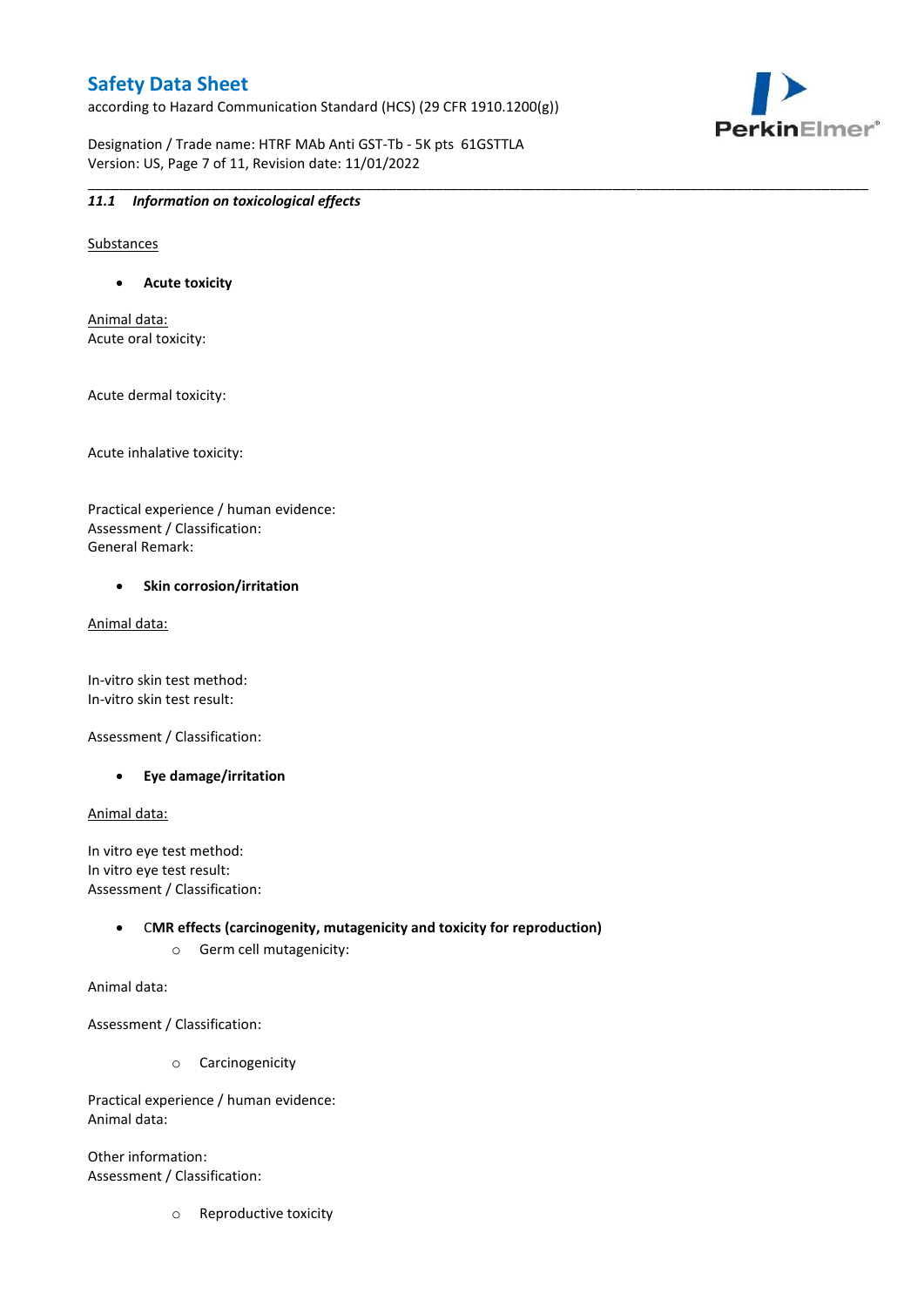according to Hazard Communication Standard (HCS) (29 CFR 1910.1200(g))



Designation / Trade name: HTRF MAb Anti GST-Tb - 5K pts 61GSTTLA Version: US, Page 8 of 11, Revision date: 11/01/2022

\_\_\_\_\_\_\_\_\_\_\_\_\_\_\_\_\_\_\_\_\_\_\_\_\_\_\_\_\_\_\_\_\_\_\_\_\_\_\_\_\_\_\_\_\_\_\_\_\_\_\_\_\_\_\_\_\_\_\_\_\_\_\_\_\_\_\_\_\_\_\_\_\_\_\_\_\_\_\_\_\_\_\_\_\_\_\_\_\_\_\_\_\_\_\_\_\_\_\_\_\_ Practical experience / human evidence: Animal data:

Other information: Assessment / Classification:

Overall assessment on CMR properties:

- **Specific target organ toxicity (single exposure)**
	- o STOT SE 1 and 2

Animal data:

Other information:

o STOT SE 3

Practical experience / human evidence:

Other information: Assessment / Classification:

#### **Specific target organ toxicity (repeated exposure)**

Practical experience / human evidence: Animal data:

Assessment / Classification: Other information

**Aspiration hazard**

Practical experience / human evidence: Experimental data: viscosity data: see SECTION 9. Assessment / Classification: Remark:

11.1.1 Mixtures No toxicological information is available for the mixture itself

## **Section 12 : Ecological information**

In case that test data regarding one endpoint/differentiation exist for the mixture itself, the classification is carried out according to the substance criteria (excluding biodegradation and bioaccumulation). If no test data exist, the criteria for mixture classification has to be used (calculation method); in this case the toxicological data of the ingredients are shown.

#### *12.1 Aquatic toxicity:*

Acute (short-term) fish toxicity

Chronic (long-term) fish toxicity

Acute (short-term) toxicity to crustacea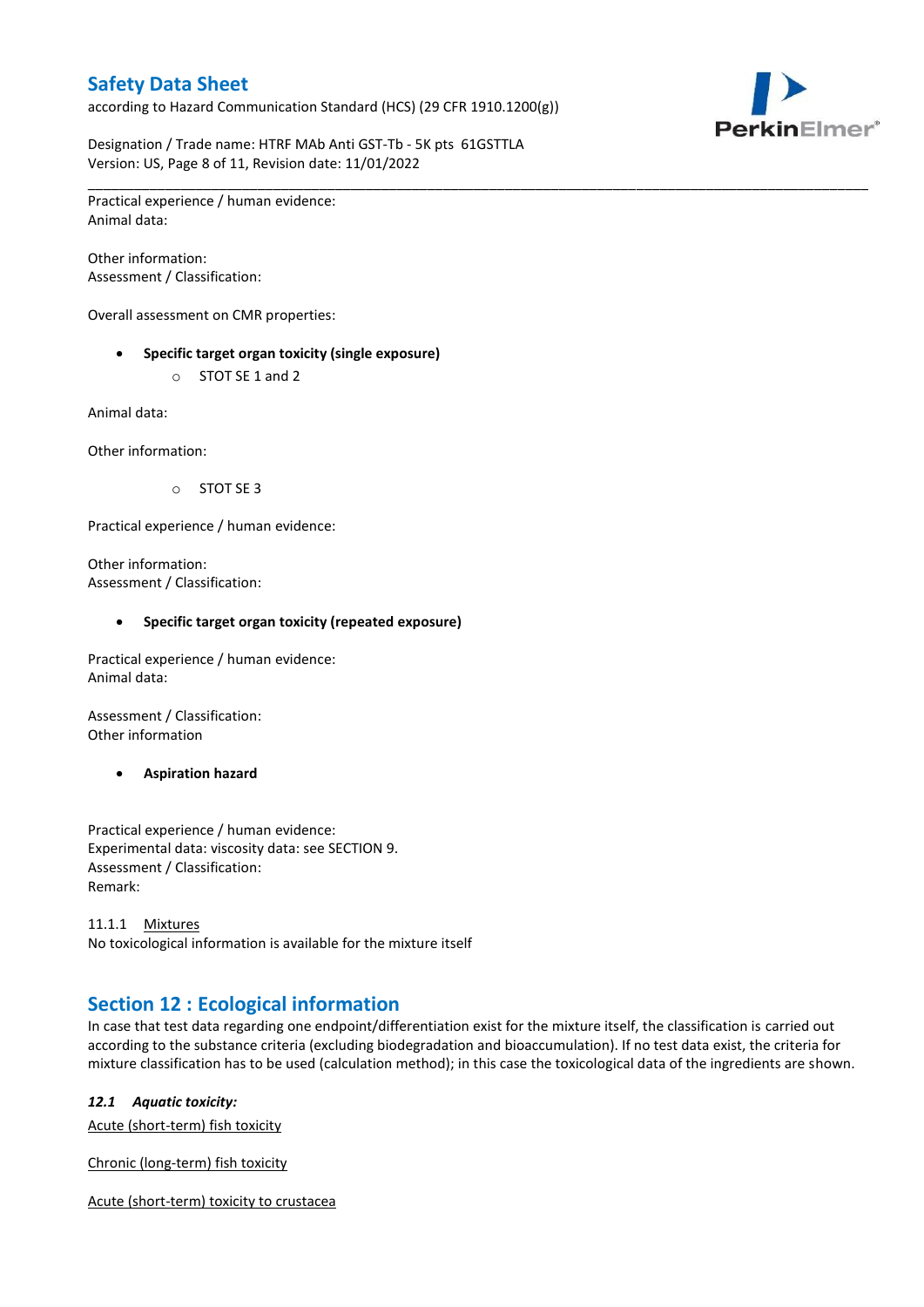according to Hazard Communication Standard (HCS) (29 CFR 1910.1200(g))

\_\_\_\_\_\_\_\_\_\_\_\_\_\_\_\_\_\_\_\_\_\_\_\_\_\_\_\_\_\_\_\_\_\_\_\_\_\_\_\_\_\_\_\_\_\_\_\_\_\_\_\_\_\_\_\_\_\_\_\_\_\_\_\_\_\_\_\_\_\_\_\_\_\_\_\_\_\_\_\_\_\_\_\_\_\_\_\_\_\_\_\_\_\_\_\_\_\_\_\_\_



Designation / Trade name: HTRF MAb Anti GST-Tb - 5K pts 61GSTTLA Version: US, Page 9 of 11, Revision date: 11/01/2022

### Chronic (long-term) toxicity to crustacea

Acute (short-term) toxicity to algae and cyanobacteria

Toxicity to microorganisms and other aquatic plants / organisms

Assessment / Classification:

### *12.2 Persistence and degradability* Biodegradation:

Abiotic Degradation:

Assessment / Classification:

### *12.3 Bioaccumulative potential*

Bioconcentration factor (BCF):

### *12.4 Mobility in soil*

- *12.5 Results of PBT and vPvB assessment*
- *12.6 Other adverse effects:*

Additional ecotoxicological information:

## **Section 13 : Disposal considerations**

#### *13.1 Waste treatment methods*

Waste treatment options: Dispose of waste according to applicable legislation. ;

Other disposal recommendations: Additional information:

# **Section 14 : Transport information**

### ADR/RID/AND/IMDG/IATA

| UN No.                     |  |
|----------------------------|--|
| UN Proper shipping name    |  |
| Transport hazard class(es) |  |
| Hazard label(s)            |  |
|                            |  |
| Packing group              |  |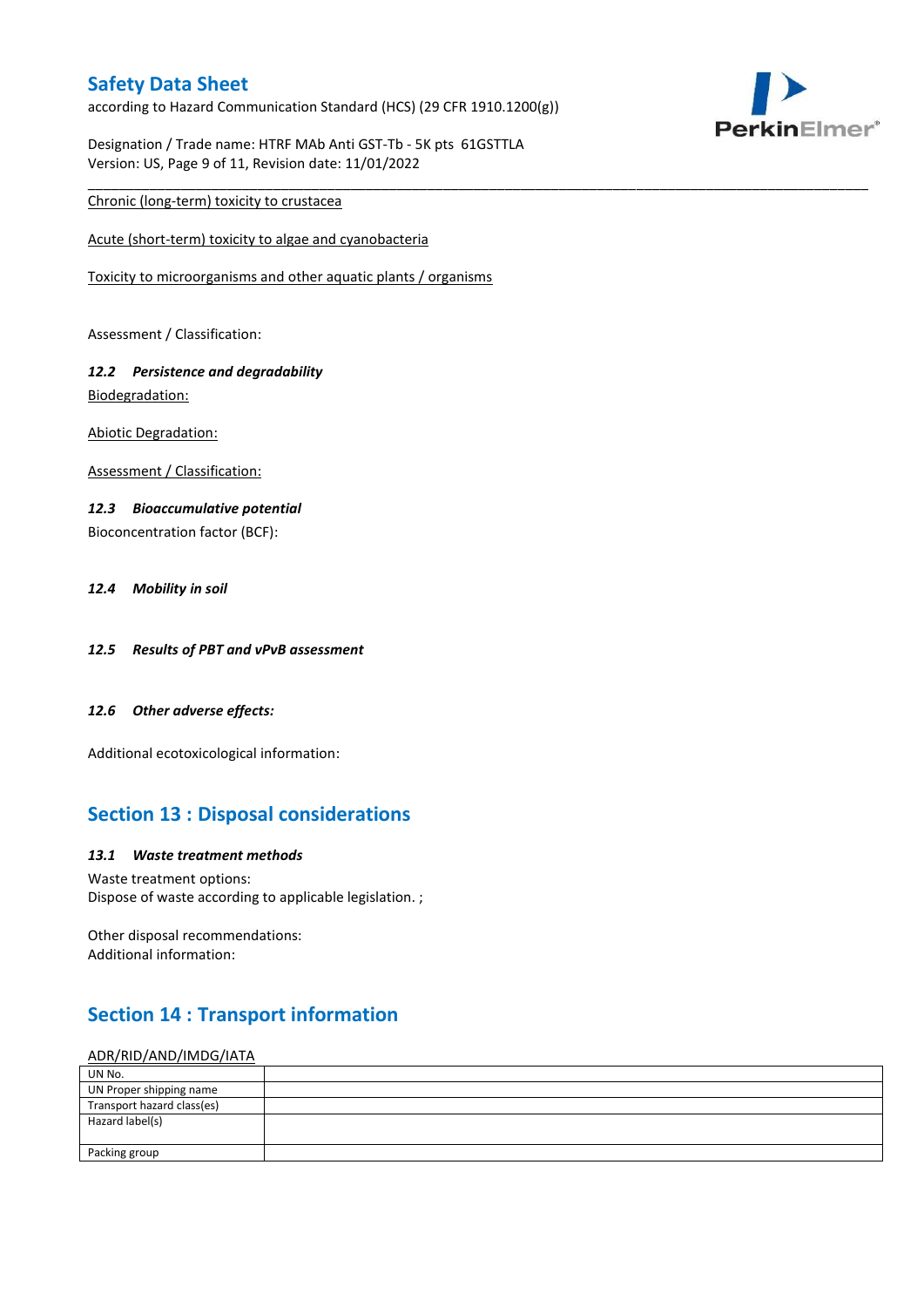according to Hazard Communication Standard (HCS) (29 CFR 1910.1200(g))



Designation / Trade name: HTRF MAb Anti GST-Tb - 5K pts 61GSTTLA Version: US, Page 10 of 11, Revision date: 11/01/2022

### *Transport in bulk according to Annex II of MARPOL 73/78 and the IBC Code*

\_\_\_\_\_\_\_\_\_\_\_\_\_\_\_\_\_\_\_\_\_\_\_\_\_\_\_\_\_\_\_\_\_\_\_\_\_\_\_\_\_\_\_\_\_\_\_\_\_\_\_\_\_\_\_\_\_\_\_\_\_\_\_\_\_\_\_\_\_\_\_\_\_\_\_\_\_\_\_\_\_\_\_\_\_\_\_\_\_\_\_\_\_\_\_\_\_\_\_\_\_

Land transport (ADR/RID) Classification code ADR: Special Provisions for ADR/RID:<br>
Limited quantities for ADR/RID: Excepted Quantities for ADR/RI Excepted Quantities for ADR/RID: Packing Instructions for ADR/RID: Special packing provisions for ADR/RID: Mixed packing provisions: Portable tanks and bulk containers Instructions: Portable tanks and bulk containers Special Provisions: ADR Tank Code: ADR Tank special provisions: Vehicle for tank carriage:  $S$  Special provisions for carriage Packages: Special provisions for carriage Bulk: Special provisions for carriage for loading, unloading and handling: Special Provisions for carriage Operation: Hazard identification No: Transport category (Tunnel restriction code): Sea transport (IMDG) Marine Pollutant: Subsidiary risk(s) for IMDG: Packing provisions for IMDG: Limited quantities for IMDG: Packing instructions for IMDG: IBC Instructions: IBC Provisions: IMO tank instructions: UN tank instructions: Tanks and bulk Provisions: EmS : Stowage and segregation for IMDG: Properties and observations: Inland waterway transport (ADN) Classification Code ADN: Special Provisions ADN: Limited quantities ADN: Excepted quantities ADN: Carriage permitted: Carriage permitted: Provisions concerning loading and unloading: Provisions concerning carriage: Number of blue cones/lights: Remark: Air transport (ICAO-TI / IATA-DGR) Subsidiary risk for IATA: Excepted quantity for IATA: Passenger and Cargo Aircraft Limited Quantities Packing Instructions: Passenger and Cargo Aircraft Limited Quantities Maximal Net Quantity : Passenger and Cargo Aircraft Packaging Instructions : Passenger and Cargo Aircraft Maximal Net Quantity : Cargo Aircraft only Packaging Instructions : Cargo Aircraft only Maximal Net Quantity : ERG code: Special Provisions for IATA:

## **Section 15 : Regulatory information**

#### *15.1 Safety, health and environmental regulations/legislation specific for the substance or mixture*

#### *15.2 Chemical Safety Assessment:*

For the following substances of this mixture a chemical safety assessment has been carried out :